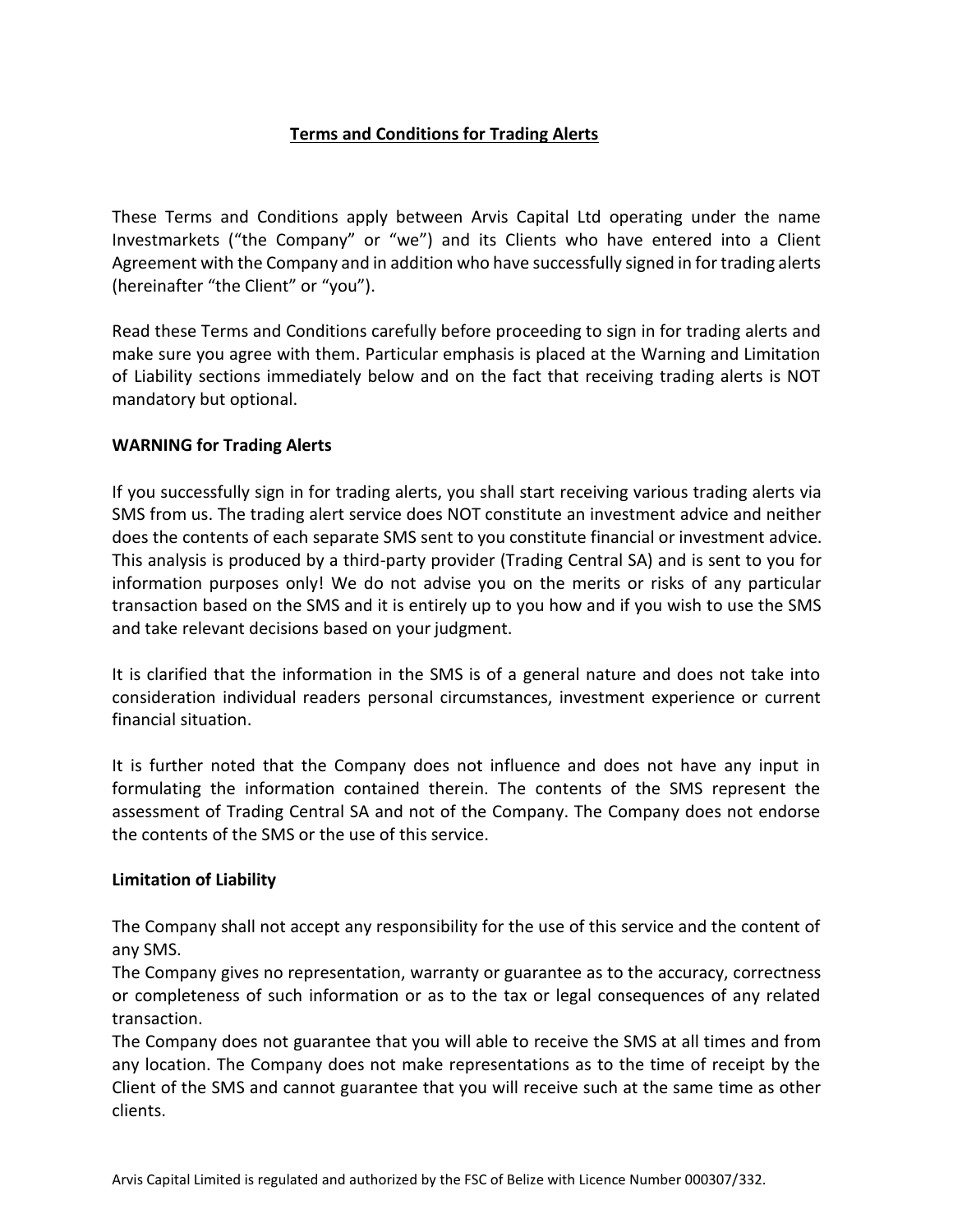The Company shall not be liable if trading alerts are not properly sent due to any failure or interruption or disconnection in the operation of the of the communication lines of the Company or of the Client or the public network, or due to hacker attacks, or due to Trading Central's failure or a force majeure event outside the control of the Company.

The Company will not be liable to the Client should your computer system or telephone destroy or delay the SMS.

## **Procedure and Eligibility**

In order to start receiving trading alerts from the Company, you need to be an existing customer of the Company or become a customer of the Company (subject to the account opening requirements of the Company) and make a deposit in your Trading Account that will make you (at least) a gold account member in order to be eligible for this service.

After this, and only if you wish, you need to get in touch with your designated account manager to register you to this service.

The alerts number you will receive every day depends on your Trading Account type (see the table below for more details).

If you have several Trading Accounts with the Company, each Trading Account shall be treated separately and hence you may receive trading alerts in all of them.

## **Technical Requirements**

In order to receive the trading alerts, you are responsible for providing and maintaining the compatible equipment necessary to receive the trading alerts, which includes at least a personal computer, internet access by any means and telephone or other access line. Access to the internet is an essential feature and the Client shall be solely responsible for any fees necessary in order to connect to the internet or telephone lines.

## **Table**

You can find more details [here.](https://www.investmarkets.com/international/account-types)

## **Changes**

The services hereunder and these Terms and Conditions may be amended from time to time by the Company by sending three business days' notice to you via email.

#### **Termination of Service**

If the Client Agreement between us is terminated, you will also lose the right to receive the trading alerts.

We have the right at any time to postpone or terminate this service with five business days' notice sent to you via email.

## **Your Personal Data**

We shall not disclose your information or contact details to Trading Central SA. We shall keep your information secret and confidential at all times and process it according to the Client

Arvis Capital Limited is regulated and authorized by the FSC of Belize with Licence Number 000307/332.